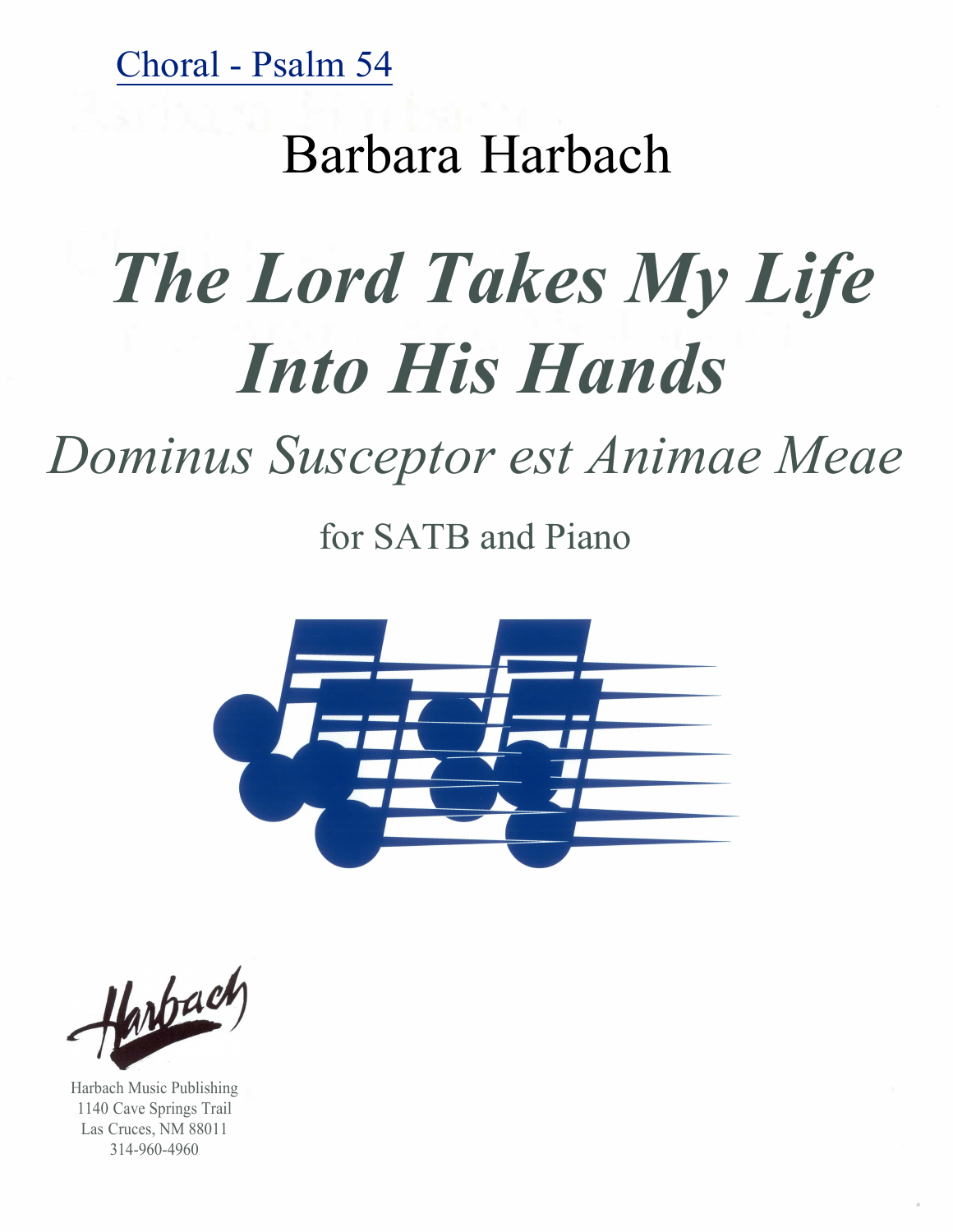## The Lord Takes My Life Into His Hands



©2018 HMP. International Copyright Secured. All Rights Reserved.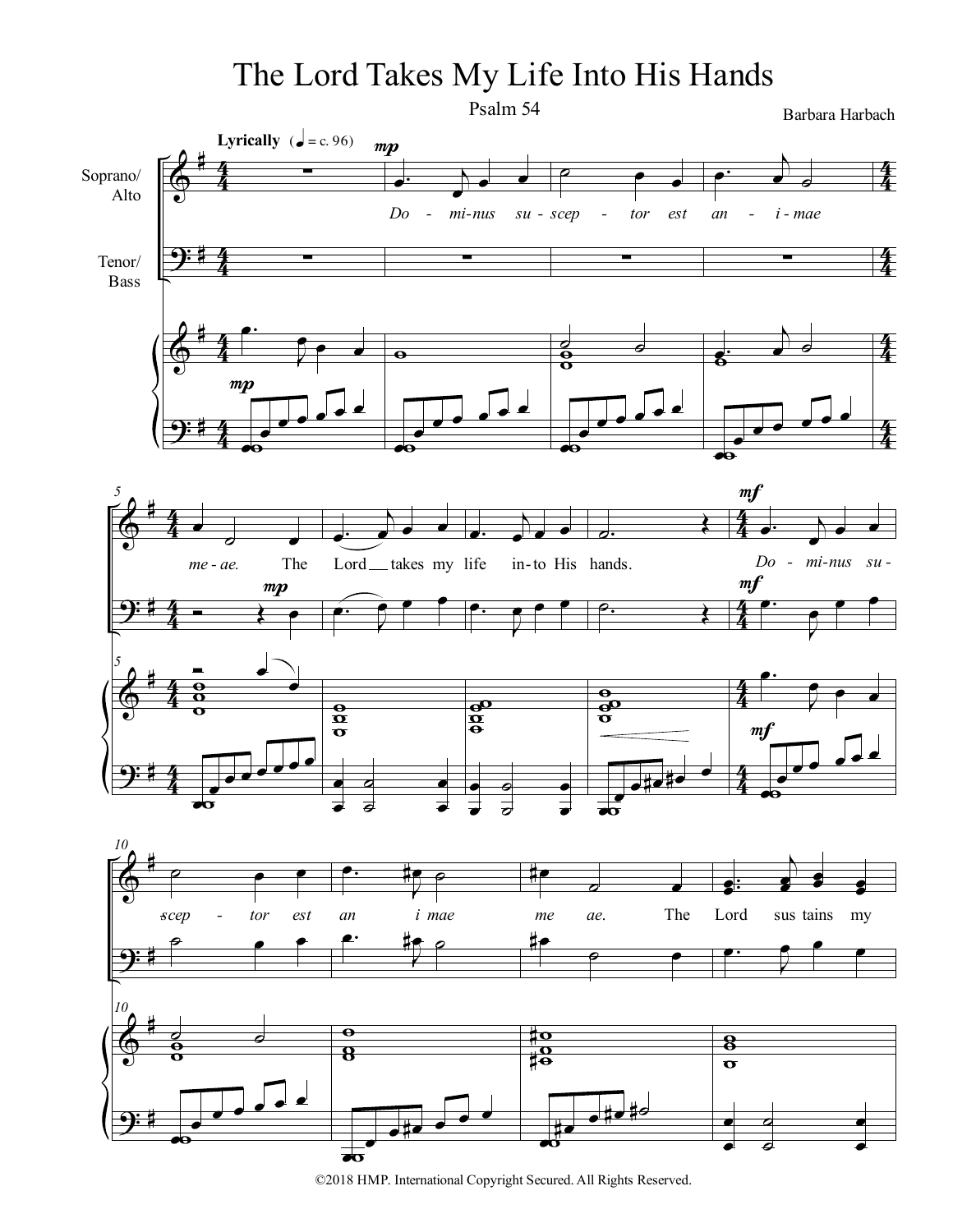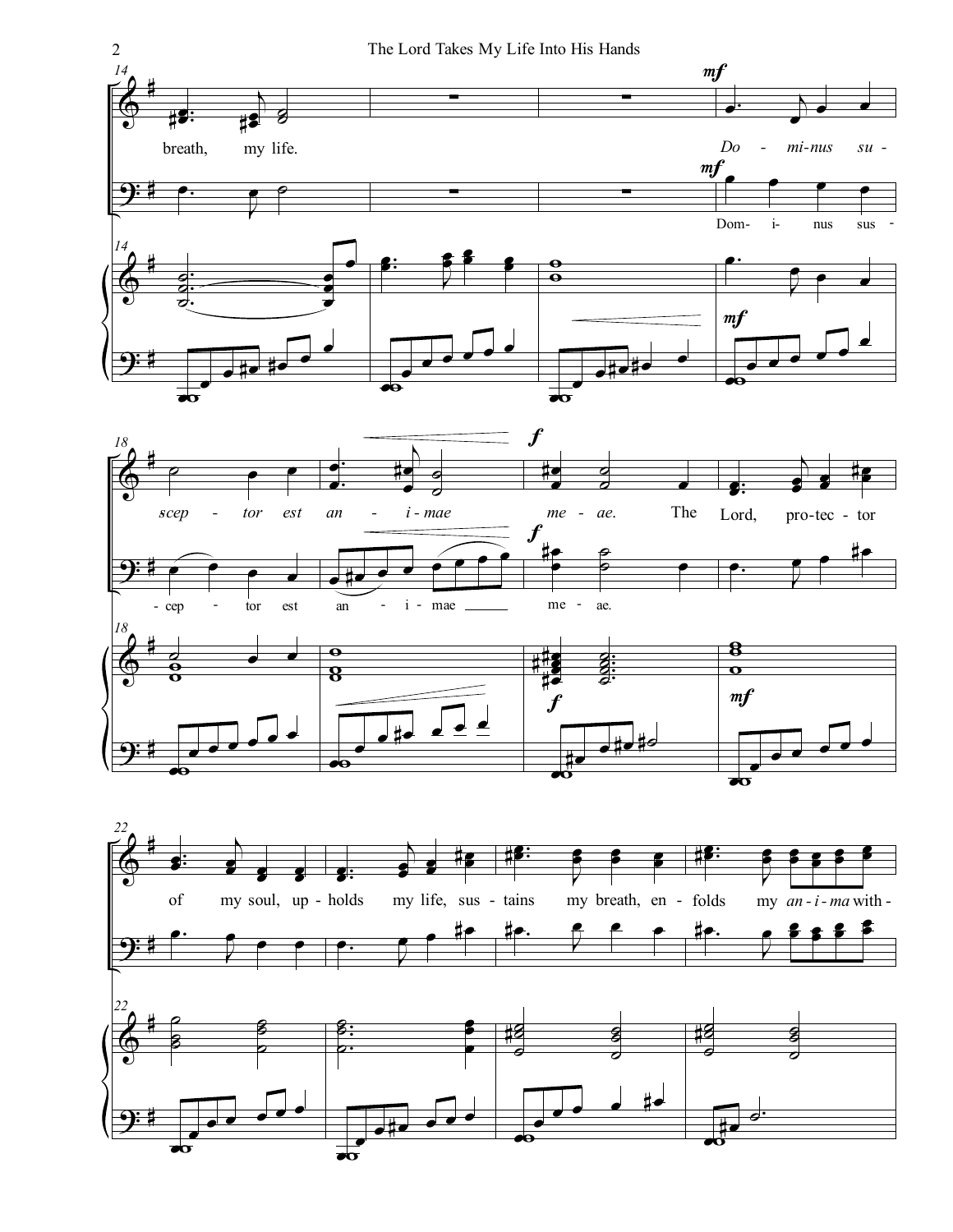

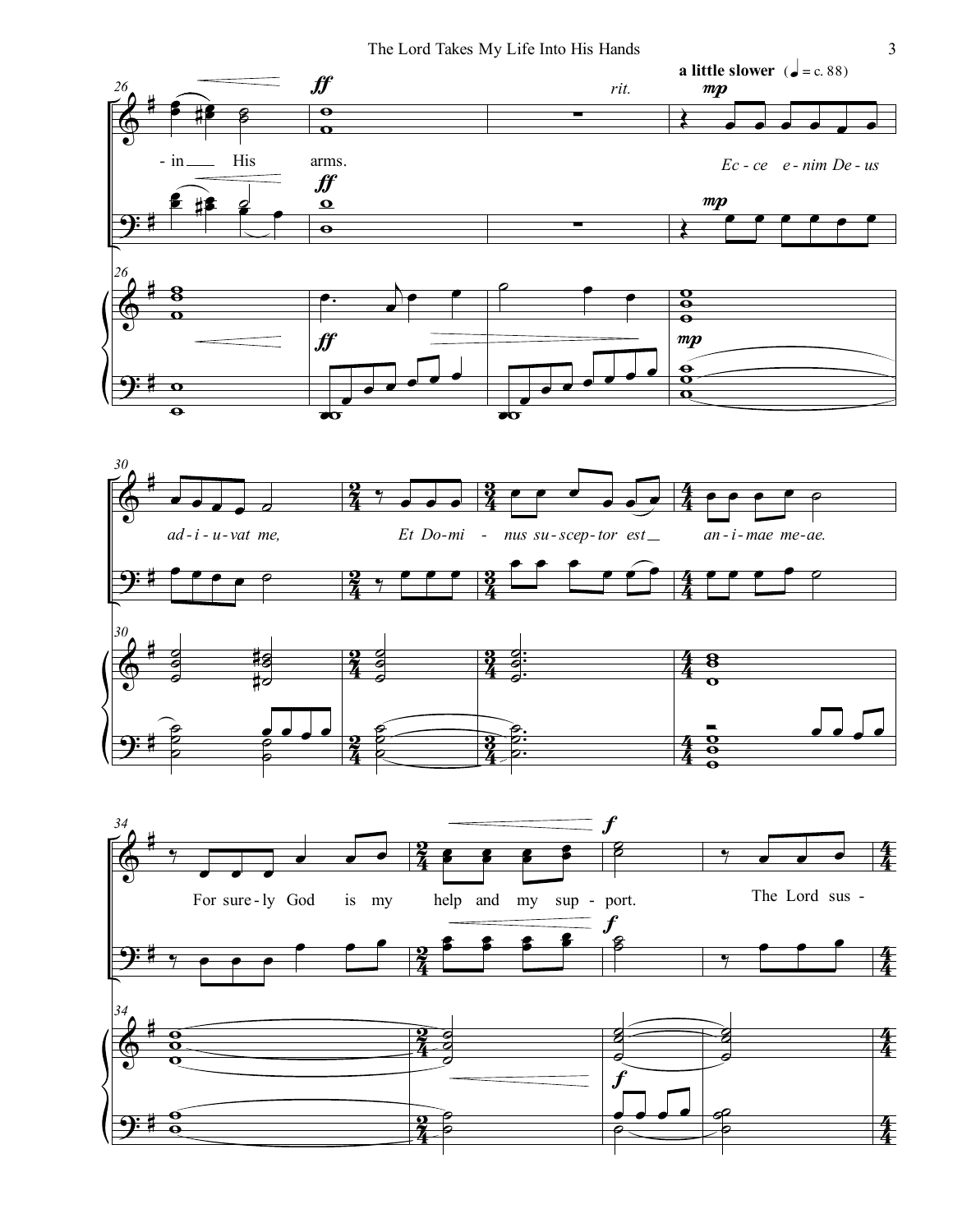